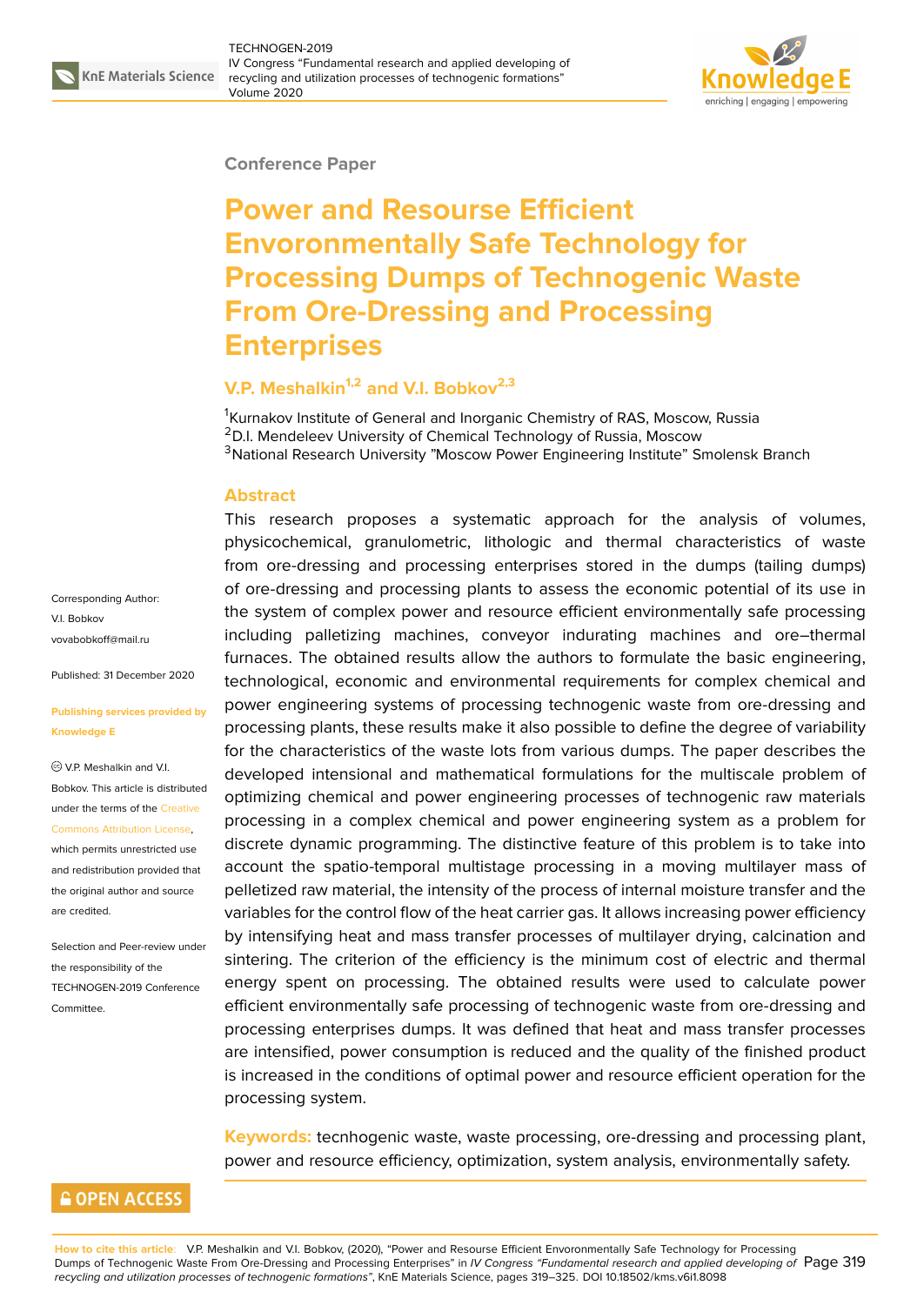Ore-dressing and processing complex is one of the most developed complexes in modern Russia, but the depletion of mineral raw material base and environmental problems of technogenic raw material storing makes it necessary to involve waste from ore–dressing and processing enterprises into the integrated processing and utilization.

Unused dumps is not only enormous damage for the environment, it is also mineral raw material irretrievably lost being the result of wind and water erosion. Tailing dumps take a special place among the technogenic deposits, fine-dispersed material is stored in the dumps, this fact enhances their susceptibility to wind and water erosion. Tailing dumps occupy big areas, as a result territories, being much more larger than enterprises land allocation, are subjected to pollution, it influences Russian environment significantly. Ore-dressing and processing enterprises dumps represent a powerful raw material base for the production of phosphorus, ferrous and non-ferrous metals; to involve the dumps into processing is of significant interest to the country as a whole.

The purpose of the proposed integrated work is to create a fundamental physicochemical, technological engineering and organizational base of power efficient environmentally safe resource saving processing for waste from ore dressing and processing enterprises, this base will allow processing for the finished grinded raw material accumulated in the dumps into competitive products with added value. It will also allow the enterprises to reduce the amount of recourses allocated to store this waste; to increase significantly the degree of technogenic raw material converting into the finished useful products; to ensure the elimination of tailing dumps and landfills; to reduce negative environmental impact; to improve the quality of life for the population and to make a successful transition to sustainable socio-economic development of our country.

As a result of the implementation of the mentioned fundamental study technogenic waste from ore-dressing and processing enterprises will be valuable secondary raw material for the products with high added value. Unfortunately, Russia imports a huge amount of valuable raw materials which are contained in the waste of ore-dressing and processing plants, they represent the most valuable import-substituting resources.

In recent years the phosphorus and metallurgical industries have come to the conclusion that the advantage of pellets production is not only in the huge amount of ore fines accumulated in the deposits and dumps of ore-dressing and processing enterprises, but also in the possibility of transporting them to almost any distance with a minimum loss [1]. This advantage of the pellets is selected as the main one to forecast the production development. It can be said that raw materials have to be transported in greater volume over long distances, and pellets can be also transported but their transportation is [p](#page-4-0)rofitable [2, 3]. Understanding of the strengths and weaknesses of this production comes due to the wide theoretical and experimental research, experimental industrial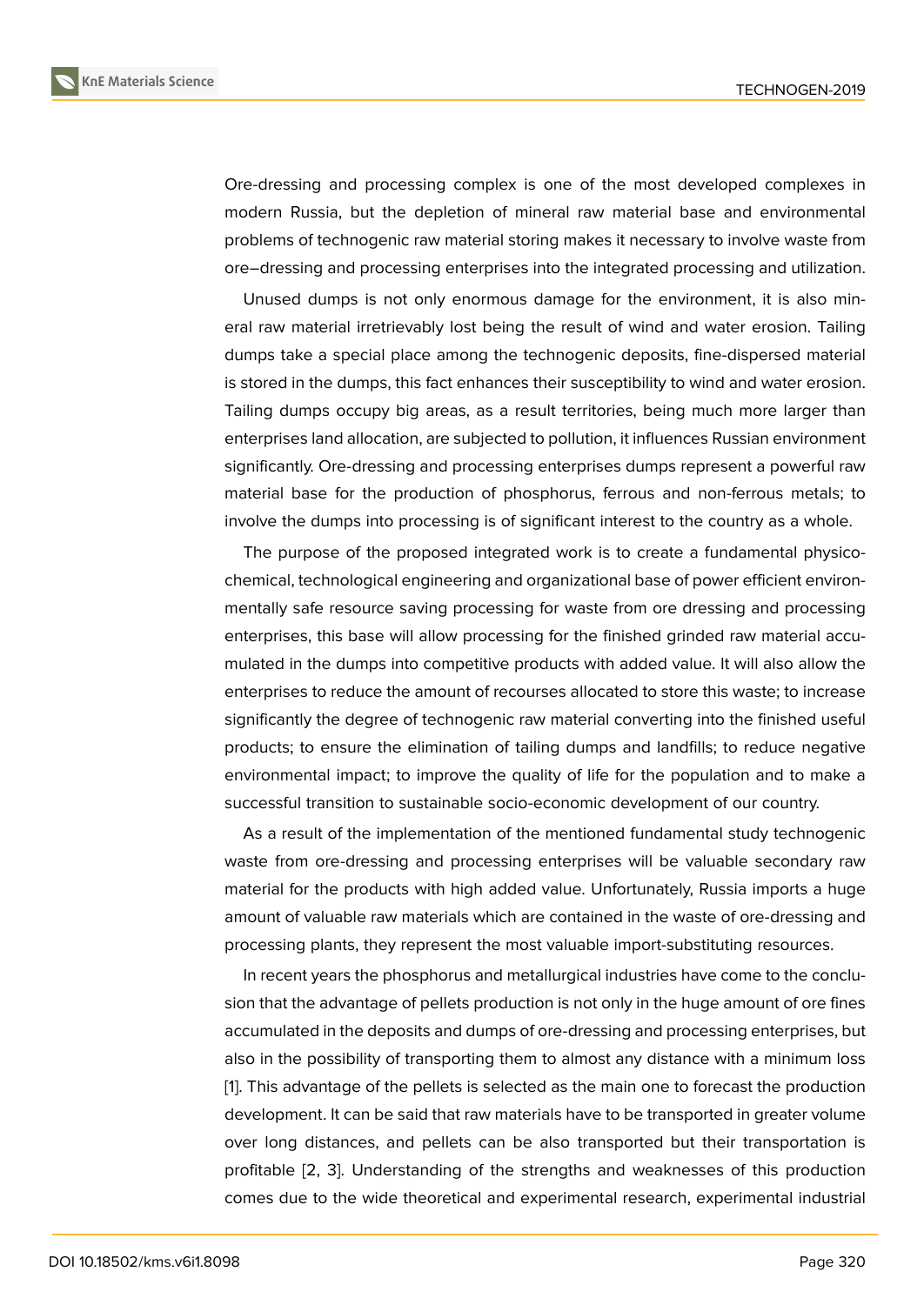

**Figure** 1: Basic fundamental research developments for the integrated processing program of technogenic waste from the ore-dressing and processing plants (ODPP) dumps.

work, improvement of the engineering design for the main units and equipment [4]. In pellets production there is a lot of experience, many areas of production improvement have been identified, fundamentally new ideas have been expressed, they have already had and will still have a strong influence on the development of ore agglomir[at](#page-5-0)ion processes [5].

The main reason for the violation of the roasting condition for the pelletized material is a change in the raw pellets properties: humidity, strength, granulometric compositon [6, 7]. If the [pe](#page-5-1)llets with high humidity are fed for roasting with a steady roasting condition this leads to excessive heat and incomplete removal of moisture in the drying zone [8, 9]. Pellets with an increased amount of moisture in the heating zone are destroyed due to [th](#page-5-2)[e](#page-5-3) intense vaporization. As a result a layer is clogged with fines, gas permeability is decreased, the quality becomes worse and the yield of a good product is decre[as](#page-5-4)[ed](#page-5-5) [10, 11]. Therefore, the implementation of drying processes in the optimum conditions of power consumption and maximum speed is of great importance for practice [12]. Since technological limitations narrow the range of roasting parameters variation significantly,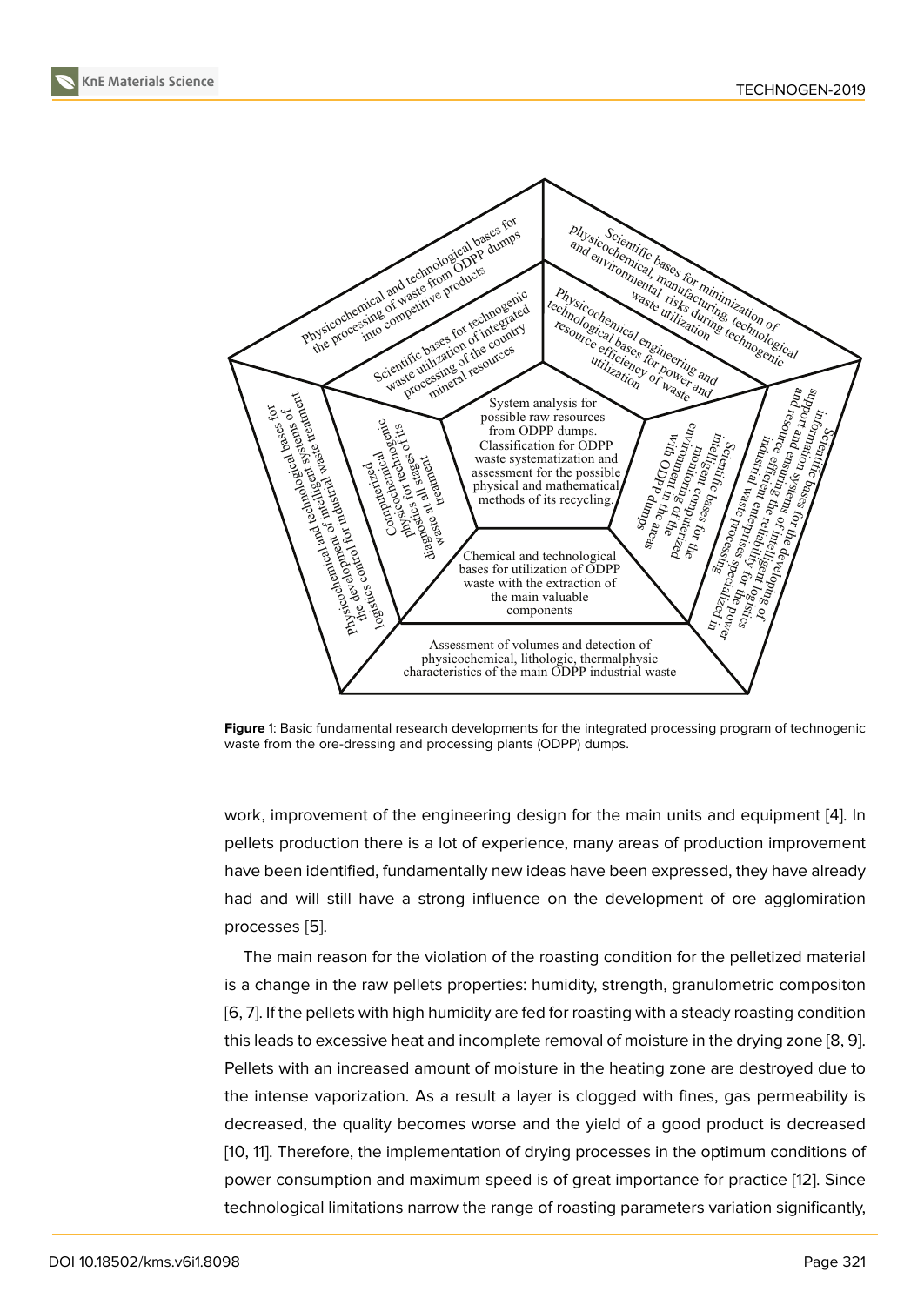



a systematic analysis for the mutual influence of all factors determining the condition of pellets roasting is required [13].

The authors developed and presented in [5–7] the multiscale mathematical and computer models and algorithms for the optimal control of the chemical and power engineering system (CPES) of th[e p](#page-5-7)hosphorite pellets production and multilevel optimization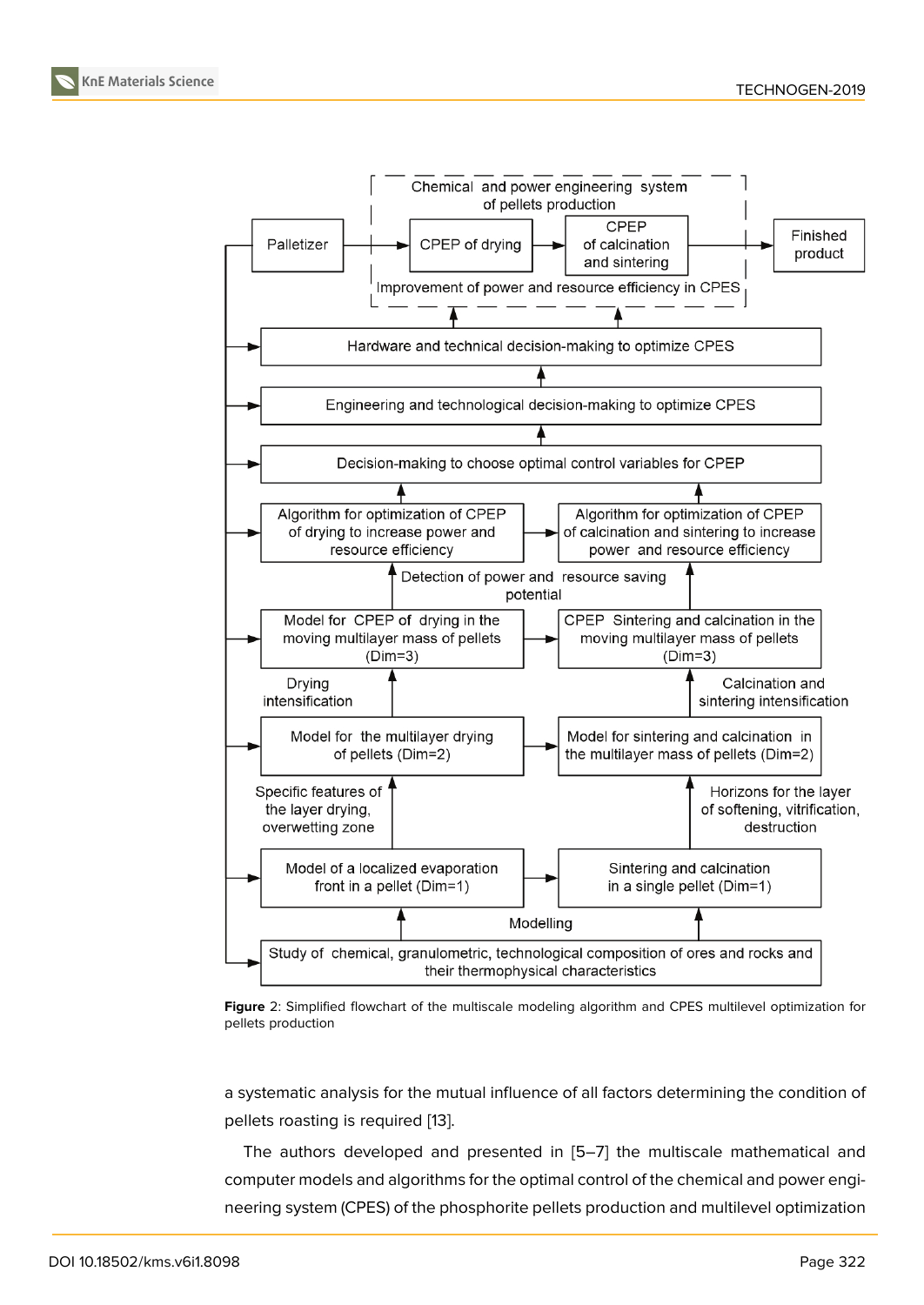according to the criterion of power resource efficiency (fig.2), taking into account the complex structural control scheme of CPES. The developed models and algorithms hierarchically include various levels.

Different levels presence determines the following circumstances. First, the formation of the criterion for power and resource efficiency of CETS pellets roasting involves the indicators such as: completeness for chemical and power engineering process (CPEP) of drying (average moisture content of pellets along the height of the multilayer at the exit of the drying zone); completeness for CPEP of calcination (average degree of response along the height of the multilayer when leaving the high-temperature roasting zone); the completeness of CPEP sintering (the required pellets strength, the average strength of pellets along the height of the layer at the exit from the high-temperature roasting zone); the minimum cost of power consumption for the implementation and completion of these CPEPs [14, 15].

Second, it is necessary to discretize CPES according to the time of a moving multilayer mass presence in various local vacuum chambers using the selected criterion to increase power [res](#page-5-8)[our](#page-6-0)ce efficiency and implement the discrete dynamic programming procedure presented by the authors [5].

Such a systematic approach made it possible to develop methodical, software and information support to make a decision on multilevel optimization of power and resource efficiency of a chemical and power [e](#page-5-1)ngineering system for pellets production [16], architecture, software and information support, functioning modes of an automated decision support system for optimal control of power resources efficiency of CPES.

The proposed multilevel algorithms for power and resource efficiency of CPES [opti](#page-6-1)mization and developed multiscale mathematical models for CPES were realized in practice as a set of programs used to optimize the control of CPES for pellets production. This complex makes it possible to calculate the main thermally activated SPEP occurring in pellets during the high–temperature roasting in the moving multilayer mass on the CPES conveyer. The architecture for the complex of programs for optimization of CPES power and resource efficiency is built according to the modular approach using Borland C ++ programming environment for Windows and MathCad software package.

The reported study was funded by RFBR according to the research project № 18-29- 24094 MK

### **References**

<span id="page-4-0"></span>[1] Bobkov, V. I., *et al*. (2018). Scientific Basis of Effective Energy Resource Use and Environmentally Safe Processing of Phosphorus-Containing Manufacturing Waste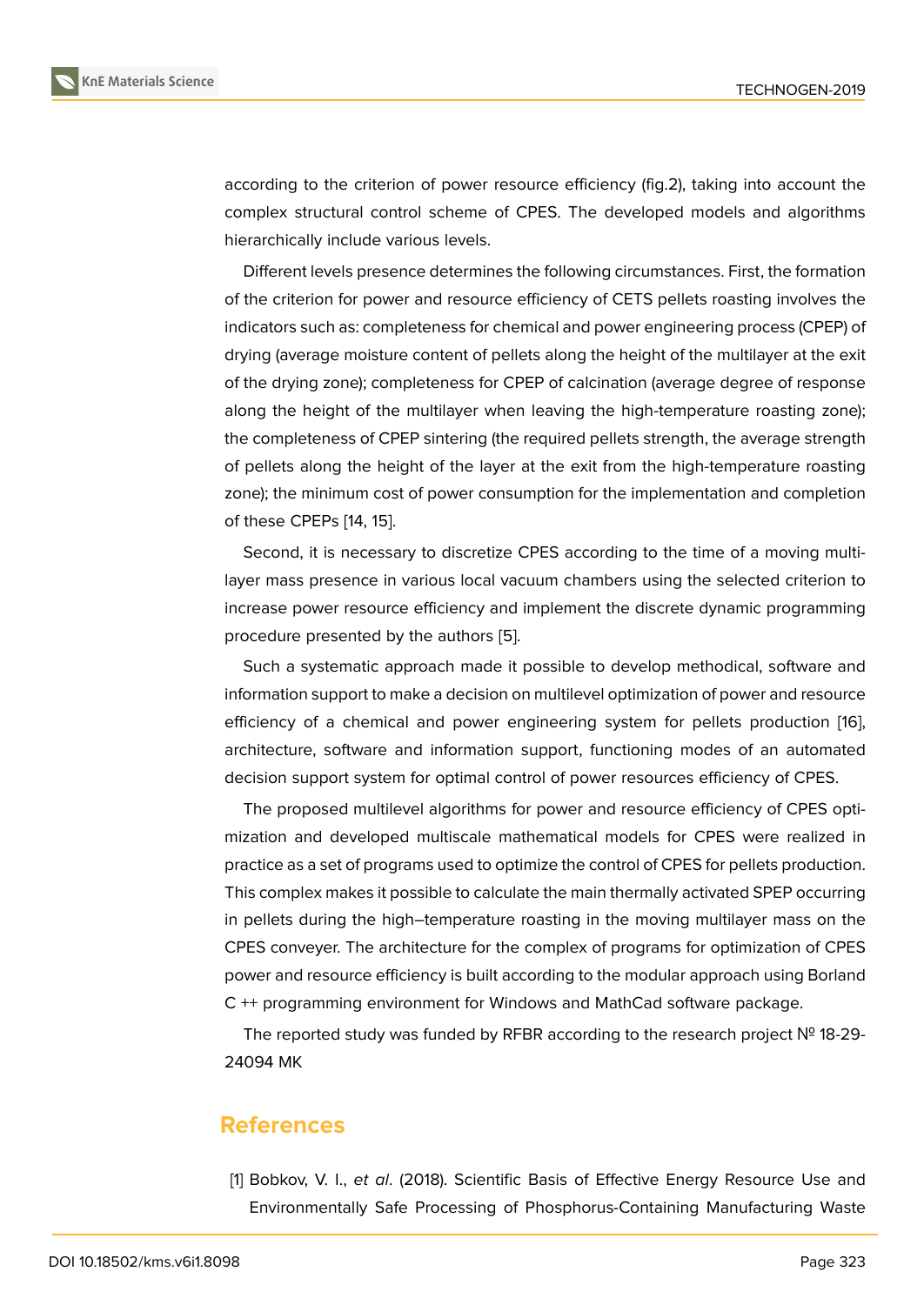

of Ore-Dressing Barrows and Processing Enterprises. *Clean Technologies and Environmental Policy*, vol. 20, issue 10, pp. 2209-2221.

- [2] Bustillo, R. M. (2018). *Mineral Resources: From Exploration to Sustainability Assessment*. Cham: Springer Nature, pp. 96-128.
- [3] Shvydkii, V. S., *et al*. (2018). Mathematical Model of Roasting Process of Ore and Coal Pellets in a Indurating Machine. *Institution news. Ferrous metallurgy*, vol. 60, issue 4, pp. 329 – 335.
- <span id="page-5-0"></span>[4] Bragin, V. V., *et al*. (2014). Relation Between the Productivity and Fuel Consumption in Roasting Machines. *Steel in translation*, vol. 44, issue 8, pp. 590-594.
- <span id="page-5-1"></span>[5] Meshalkin, V. P., *et al*. (2017). Computer Modeling of the Chemical-Power Engineering Process of Roasting of a Moving Multilayer Mass of Phosphorite Pellets. *Doklady Chemistry*, vol. 477, issue 2, pp. 282-285.
- <span id="page-5-2"></span>[6] Meshalkin, V. P., *et al*. (2017). Computer-Aided Modeling of the Chemical Process of Drying of a Moving Dense Multilayer Mass of Phosphorite Pellets. *Doklady Chemistry*, vol. 475(2), рр. 188-191.
- <span id="page-5-3"></span>[7] Meshalkin, V. P., *et al*. (2017). Optimizing the Energy Efficiency of the Chemical and Energy Engineering Process of Drying of a Moving Dense Multilayer Mass of Phosphorite Pellets. *Doklady Chemistry*, vol. 477, issue 2, pp. 286-289.
- <span id="page-5-4"></span>[8] Akberdin, A. A., Kim, A. S. and Sultangaziev, R. B. (2018). Experiment Planning in the Simulation of Industrial Processes. *Steel in translation*, vol. 48, issue 9, pp. 573-577.
- <span id="page-5-5"></span>[9] Akberdin, A. A., Konurov, U. K. and Sultangaziyev, R. B. (2018). Manganese Capacity and Optical Basicity of Metallurgical Slag. *Steel in translation*, vol. 48, issue 1, pp. 7-10.
- [10] Novichikhin, A. V. and Shorokhova, A. V. Systematic Processing of Iron-Ore Waste in Mining Regions. *Steel in translation*, vol. 47, issue 7, pp. 456-462.
- [11] Leontyev, L. I., Grigorovich, K. V. and Kostina, M. V. (2018). Fundamental Research as a Base of Creating New Materials and Technologies in the Field of Metallurgy. Part 1. *Institution news. Ferrous metallurgy,* vol. 61, issue 1, pp. 11-22.
- <span id="page-5-6"></span>[12] Gurin, I. A., *et al*. (2017). Web Technology in Automated Information and Modeling Systems for Metallurgical Processes. *Steel in translation*, vol. 47, issue 7, pp. 463-468.
- <span id="page-5-7"></span>[13] Blank, C. E., Parks, R. W. and Hinman, N. W. (2016). Chitin: A Potential New Alternative Nitrogen Source for the Tertiary, Algal-Based Treatment of Pulp and Paper Mill Wastewater. *Journal Applied Phycology,* vol. 28, issue 5, pp. 2753–2766.
- <span id="page-5-8"></span>[14] Bokovikov, B. A., Bragin, V. V. and Shvydkii, V. S. (2014). Role of the Thermal-Inertia Zone in Conveyer Roasting Machines. *Steel in Translation*, vol. 44, issue 8, pp. 595- 601.